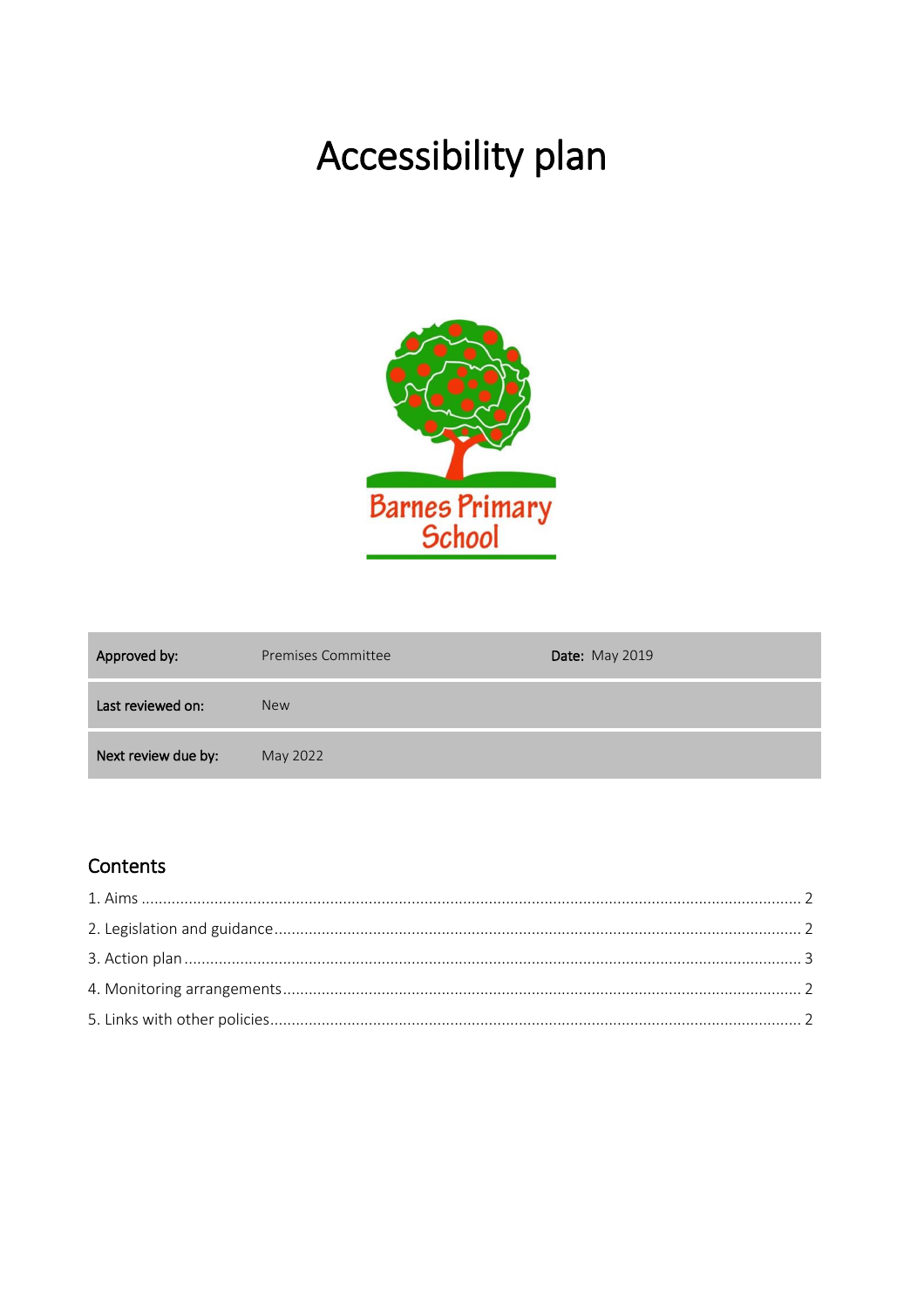## 1. Aims

Schools are required under the Equality Act 2010 to have an accessibility plan. The purpose of the plan is to:

- Increase the extent to which disabled pupils can participate in the curriculum
- Improve the physical environment of the school to enable disabled pupils to take better advantage of education, benefits, facilities and services provided
- Improve the availability of accessible information to disabled pupils

Our school aims to treat all its pupils fairly and with respect. This involves providing access and opportunities for all pupils without discrimination of any kind.

The plan will be made available online on the school website, and paper copies are available upon request.

Our school is also committed to ensuring staff are trained in equality issues with reference to the Equality Act 2010, including understanding disability issues.

The school supports any available partnerships to develop and implement the plan.

Our school's complaints procedure covers the accessibility plan. If you have any concerns relating to accessibility in school, this procedure sets out the process for raising these concerns.

We have included a range of stakeholders in the development of this accessibility plan, including staff, governors and pupils.

#### 2. Legislation and guidance

This document meets the requirements o[f schedule 10 of the Equality Act 2010](http://www.legislation.gov.uk/ukpga/2010/15/schedule/10) and the Department for Education (DfE) [guidance for schools on the Equality Act 2010.](https://www.gov.uk/government/publications/equality-act-2010-advice-for-schools)

The Equality Act 2010 defines an individual as disabled if he or she has a physical or mental impairment that has a 'substantial' and 'long-term' adverse effect on his or her ability to undertake normal day to day activities.

Under the [Special Educational Needs and Disability \(SEND\) Code of Practice](https://www.gov.uk/government/publications/send-code-of-practice-0-to-25), 'long-term' is defined as 'a year or more' and 'substantial' is defined as 'more than minor or trivial'. The definition includes sensory impairments such as those affecting sight or hearing, and long-term health conditions such as asthma, diabetes, epilepsy and cancer.

Schools are required to make 'reasonable adjustments' for pupils with disabilities under the Equality Act 2010, to alleviate any substantial disadvantage that a disabled pupil faces in comparison with non-disabled pupils. This can include, for example, the provision of an auxiliary aid or adjustments to premises.

This policy complies with our funding agreement and articles of association.

#### 4. Monitoring arrangements

This document will be reviewed every 3 years, but may be reviewed and updated more frequently if necessary.

It will be approved by the premises committee.

#### 5. Links with other policies

This accessibility plan is linked to the following policies and documents:

- Risk assessment policy
- Health and safety policy
- Equality information and objectives (public sector equality duty) statement for publication
- Special educational needs (SEN) information report
- Supporting pupils with medical conditions policy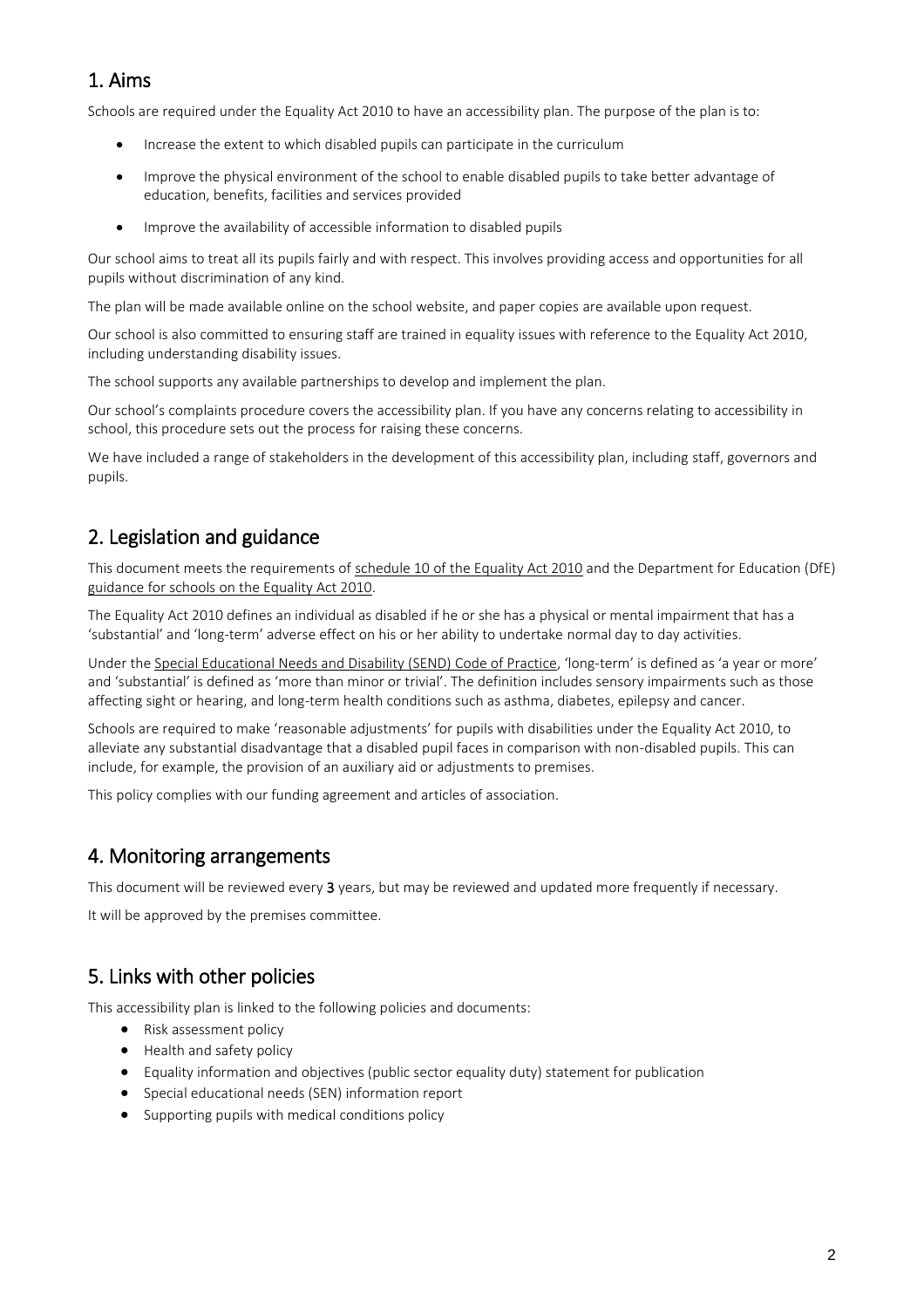# 3. Action plan

This action plan sets out the aims of our accessibility plan in accordance with the Equality Act 2010.

| Aim                                                                  | Current good practice<br>Include established practice and<br>practice under development                                                                                                                                                                                                                                                                                                                                                                                                                                                   | <b>Objectives</b><br>State short, medium and<br>long-term objectives                                                                                                              | Actions to be taken                                                                                                                                                                                                                                                                                                                                                                                                                                          | Person<br>responsible                                         | Date to<br>complete<br>actions by | Success criteria                                                |
|----------------------------------------------------------------------|-------------------------------------------------------------------------------------------------------------------------------------------------------------------------------------------------------------------------------------------------------------------------------------------------------------------------------------------------------------------------------------------------------------------------------------------------------------------------------------------------------------------------------------------|-----------------------------------------------------------------------------------------------------------------------------------------------------------------------------------|--------------------------------------------------------------------------------------------------------------------------------------------------------------------------------------------------------------------------------------------------------------------------------------------------------------------------------------------------------------------------------------------------------------------------------------------------------------|---------------------------------------------------------------|-----------------------------------|-----------------------------------------------------------------|
| Increase access to the<br>curriculum for pupils<br>with a disability | Our school offers a differentiated<br>curriculum for all pupils.<br>We use resources (including staff)<br>tailored to the needs of pupils who<br>require support to access the<br>curriculum.<br>Curriculum resources include<br>examples of people with disabilities.<br>Curriculum progress is tracked for all<br>pupils, including those with a<br>disability.<br>Targets are set effectively and are<br>appropriate for pupils with additional<br>needs.<br>The curriculum is reviewed to ensure<br>it meets the needs of all pupils. | To support all children in<br>maximizing the use of<br>learning time.<br>Practical resources and<br>real life examples are used<br>to enhance the curriculum<br>and make it real. | Support staff receive<br>weekly training and share<br>good practice.<br>Class trackers and data<br>analysis enable all pupils to<br>be carefully tracked.<br>Termly meetings with<br>SEND lead ensure SEND<br>progress is carefully<br>monitored, appropriate<br>targets are set and<br>provision adapted<br>accordingly. These<br>meetings (where<br>applicable) include LSA's as<br>well as the class teacher.<br>Targets to be shared with<br>the parents | SEND lead<br>SEND lead<br><b>HT</b><br>SEND lead<br><b>CT</b> | On going                          | Pupils with disabilities<br>make good or excellent<br>progress. |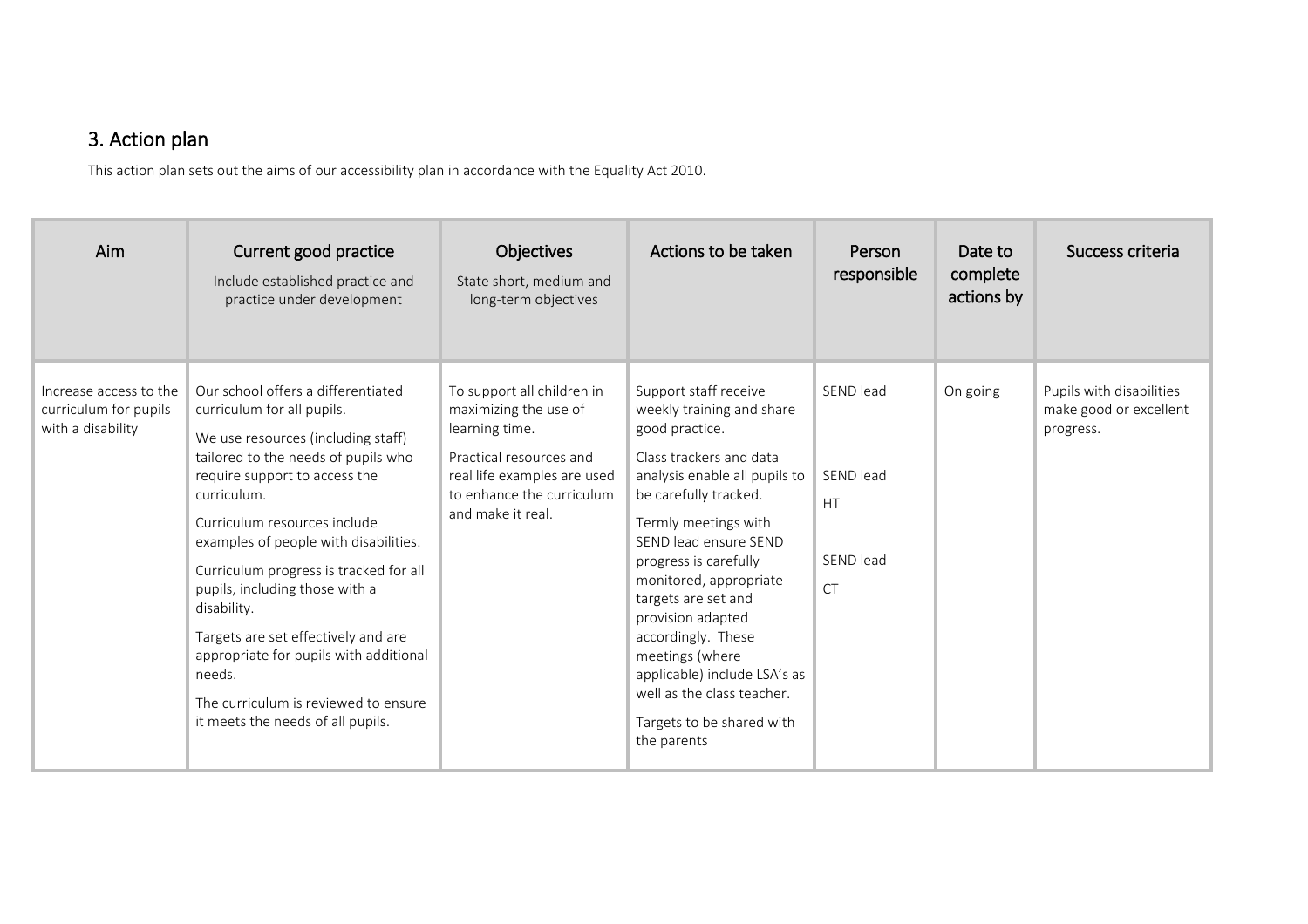| Aim                                                              | Current good practice<br>Include established practice and<br>practice under development                                                                                                                                                                                                       | Objectives<br>State short, medium and<br>long-term objectives                                                                                                                                                                                                                                                                                                                                                                              | Actions to be taken                | Person<br>responsible | Date to<br>complete<br>actions by | Success criteria                                          |
|------------------------------------------------------------------|-----------------------------------------------------------------------------------------------------------------------------------------------------------------------------------------------------------------------------------------------------------------------------------------------|--------------------------------------------------------------------------------------------------------------------------------------------------------------------------------------------------------------------------------------------------------------------------------------------------------------------------------------------------------------------------------------------------------------------------------------------|------------------------------------|-----------------------|-----------------------------------|-----------------------------------------------------------|
| Improve and<br>maintain access to<br>the physical<br>environment | The environment is adapted to the<br>needs of pupils as required.<br>This includes:<br>Ramps<br>٠<br>Elevators<br>Corridor width<br>Disabled parking bays<br>٠<br>Disabled toilets and<br>$\bullet$<br>changing facilities<br>Library shelves at<br>$\bullet$<br>wheelchair-accessible height | Maintain the following to<br>ensure they are in good<br>working order and ready<br>for use if needed:<br>Ramps<br>$\bullet$<br>Elevators<br>Corridor width<br>$\bullet$<br>including door<br>sensors<br>Bollards at the<br>$\bullet$<br>top of steps<br>Disabled toilets<br>$\bullet$<br>and changing<br>facilities<br>Hoist<br>$\bullet$<br>Desk height<br>$\bullet$<br>adjustors<br>Amphitheatre<br>$\bullet$<br>fencing /<br>protection | Ongoing contracts to be<br>agreed. | AL / CB               | On going                          | School is accessible and<br>meets the needs of<br>pupils. |